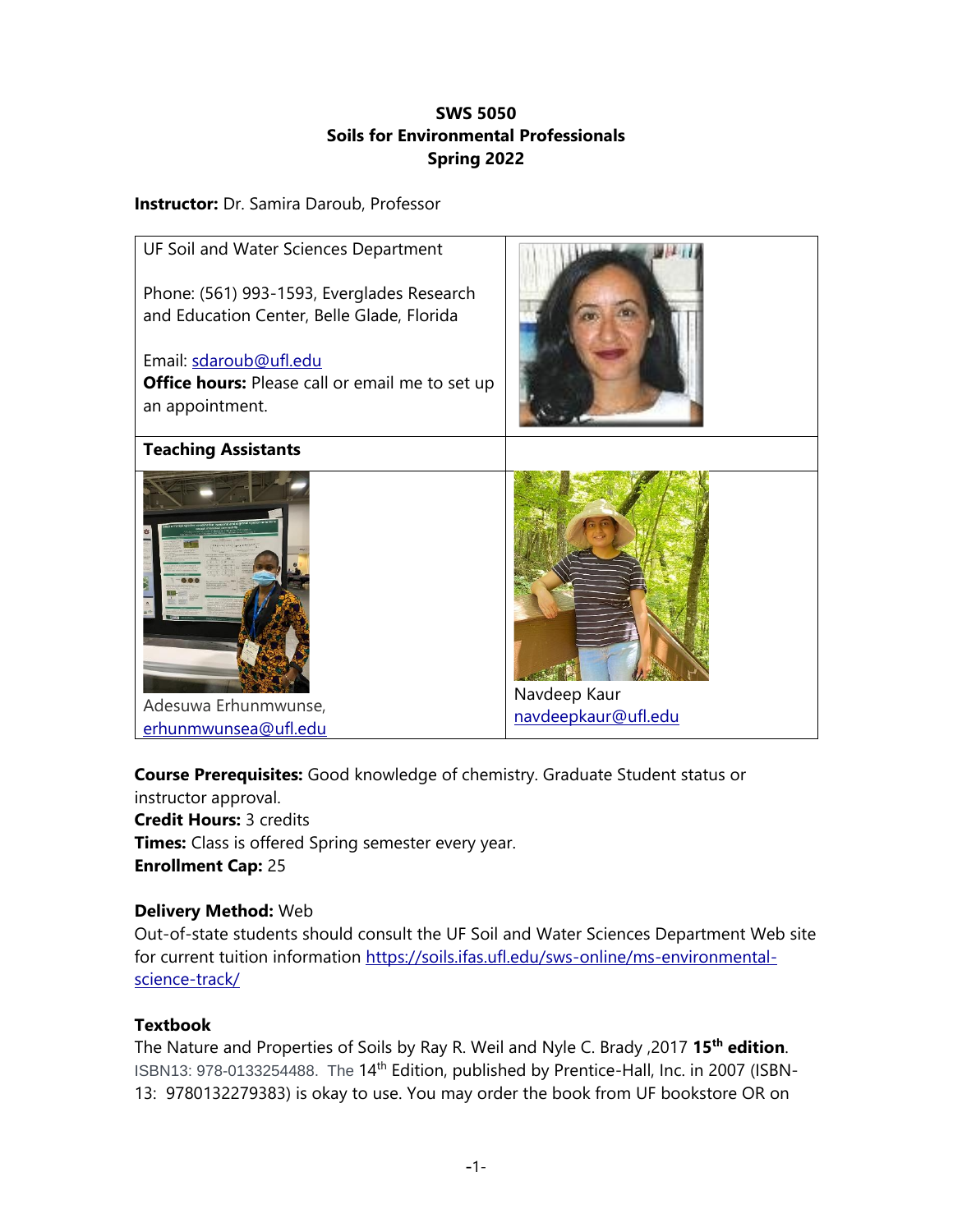line at [https://www.pearsonhighered.com/.](https://www.pearsonhighered.com/) Additional reading materials will be posted on class website.

**Online meetings /Chat sessions:** Mondays from 6-7:30 pm ET using Zoom. Chat dates are listed on lecture schedule (in this syllabus). Chat topics and questions are listed under the "Chat" tab on main banner on class website. You may participate by typing or using a microphone/webcam. To test your audio and video connections, please check detailed information on class website under "Start Here". All chats are recorded and posted on Zoom conferences/ Cloud Recordings. We will be using the same Zoom Meeting URL for all chat sessions. You can access call in information in Canvas under Zoom conferences

# **First chat for spring 2022 is on Monday Jan. 10 @ 6 pm ET**

Our chat sessions are audio visually recorded for students in the class to refer back and for enrolled students who are unable to attend live. Students who participate with their camera engaged or utilize a profile image are agreeing to have their video or image recorded. If you are unwilling to consent to have your profile or video image recorded, be sure to keep your camera off and do not use a profile image. Likewise, students who unmute during class and participate orally are agreeing to have their voices recorded. If you are not willing to consent to have your voice recorded during class, you will need to keep your mute button activated and communicate exclusively using the "chat" feature, which allows students to type questions and comments live. The chat will not be recorded or shared. As in all courses, unauthorized recording and unauthorized sharing of recorded materials is prohibited.

**Course Requirements:** Students must have a UF e-mail account, high speed Internet access, access to a computer that meets the [University of Florida computer standards,](http://www.circa.ufl.edu/computers) and purchase the textbook.

**Course Web Site:** <http://elearning.ufl.edu/> Login to Canvas using your Gatorlink username and password. If you are registered for the course, you should see the class listed. Class is available Jan 5, 2022. Students must login to class website within the first week of class.

\*\* This course is approved for the Employee Education Program \*\*

# **Course Overview:**

The course is an introductory class in soil science intended for graduate students and professionals in the environmental science area with little or no background in soil science. The course will describe soil physical, chemical and biological properties and processes that determine the fundamental role soils play in the environment.

# **COURSE GOALS**

a. To gain an overall understanding of the soil physical, chemical and biological properties that impact plant growth and the environment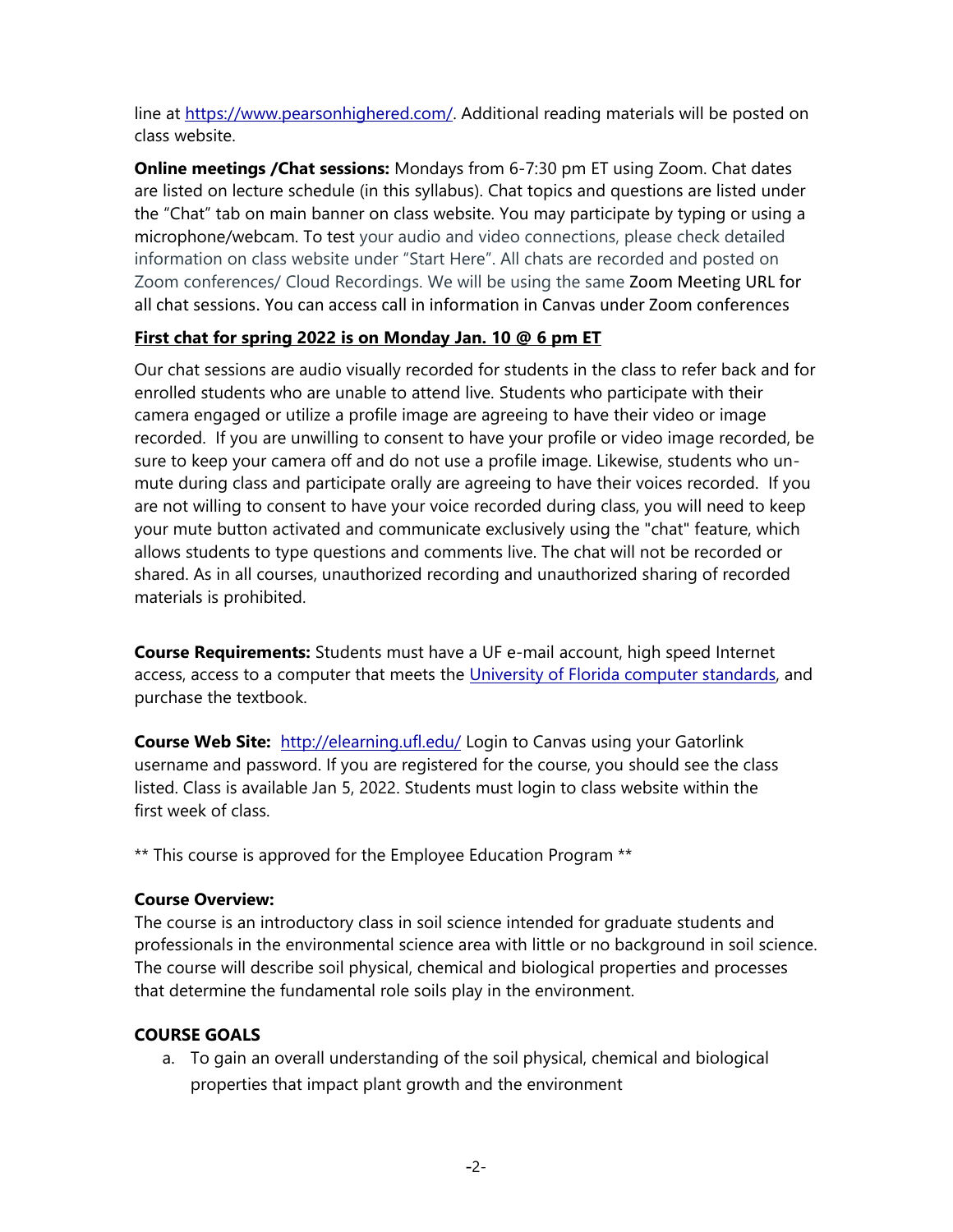- b. To recognize the different soil processes that occur in soils whether is related to water retention, cation exchange capacity or adsorption.
- c. To gain a general understanding of nutrient cycles

# **COURSE OBJECTIVES**

*After finishing this class, students are able to:*

- 1. Discuss the importance of soil physical properties (soil texture, structure, bulk density and aggregation) on the function of soils
- 2. Classify and categorize the different soil orders according to their horizons and physical and chemical properties and their suitability of use in various cropping systems.
- 3. Debate differences in water holding capacity in various soils and solve for water content.
- 4. Discuss the differences in cation exchange capacity (CEC) and adsorption in various soils and solve for CEC problems.
- 5. Identify the essential elements (N& P), their functions in the plant and deficiency symptoms
- 6. Discuss the environmental impacts and Best Management Practices for N & P
- 7. Debate the management practices of acid, salt-affected and anaerobic soils and solve for liming problems

# **Students Responsibilities**

Students are expected to study the assigned text chapters and lectures prior to lecture coverage during chat time. Students are expected to actively participate in class chat discussions. Chat questions are posted for every week under the "Chat" tab. Please come prepared to discuss the posted questions, but also bring in your questions. In addition, we have graded discussions that are posted on class website.

# **Exams / HW/ Discussions**

There will be three lecture exams, 7 HW and 5 discussions. Exams are administered online. Please note due dates for HW and discussions and submit on-time using the Assignment or the Discussions tab. *HW drop box remains open for 48 hours after due date for a 5% penalty in grade.* Your final grade will be based on the cumulative score for the three lecture exams, homework assignments and participation in chat sessions and discussions. Please do not email HW or discussions- these will not be accepted.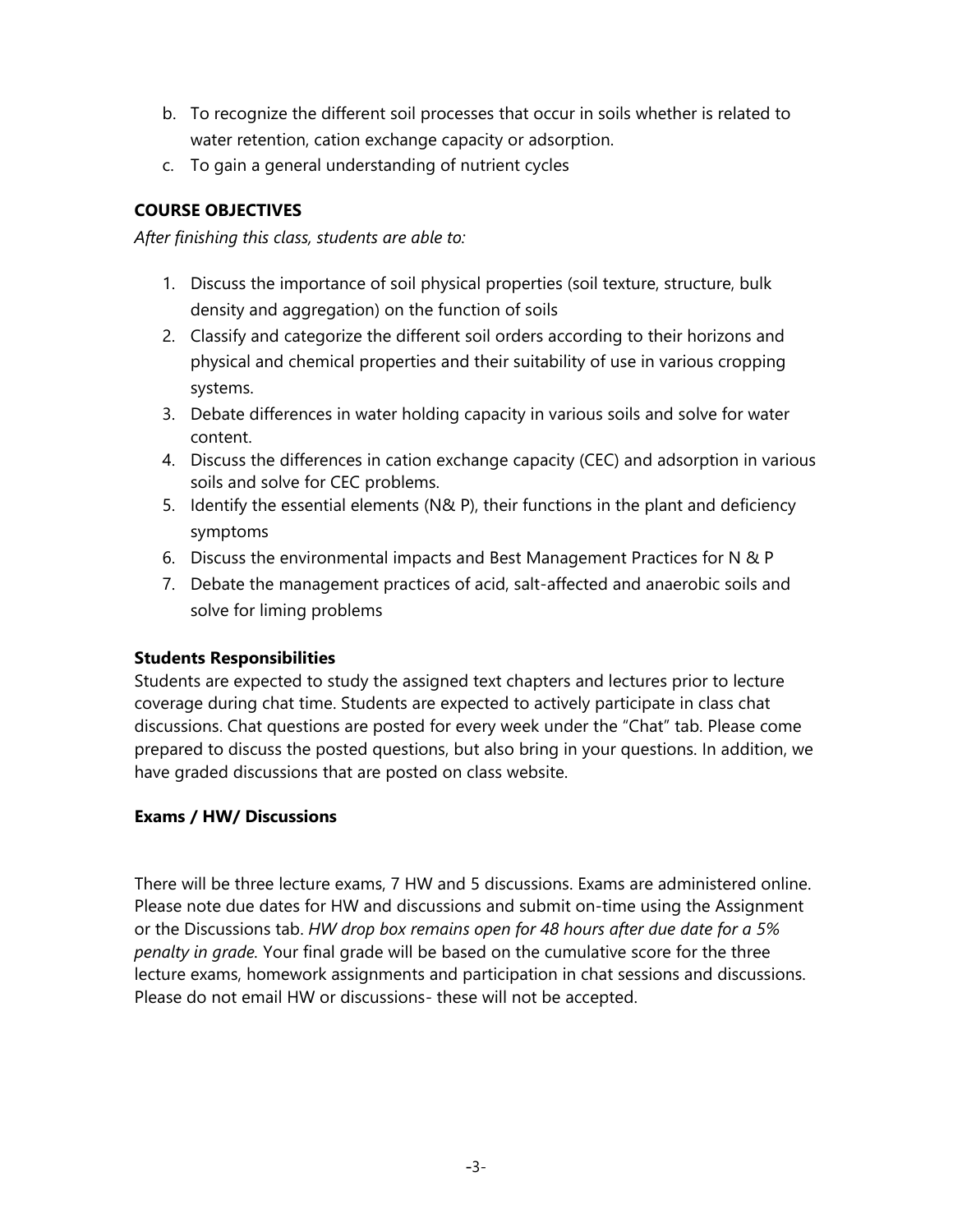#### **GRADES AND GRADE POINTS**

3 exams = 300 points; 7 Homework assignments= 130 points; 5 Discussions = 70 points for a total of 500 points. In addition, there are opportunities to earn 10 bonus points on two extra discussions for a total of 510 points.

| A | $\geq 460$ pts    |   | $ C+ $ ≥ 380 pts          |
|---|-------------------|---|---------------------------|
|   | $\geq 450$ pts    | C | $\geq 360$ pts            |
|   | $B+ \geq 435$ pts |   | $C- \geq 335$ pts         |
| B | $\geq 415$ pts    |   | $\vert$ D+ $\geq$ 315 pts |
|   | $\geq$ 395 pts    | D | $\geq 300$ pts            |

For information on current UF policies for assigning grade points, see <https://catalog.ufl.edu/ugrad/current/regulations/info/grades.aspx>

## **Attendance and Make-Up Work**

Requirements for class attendance and make-up exams, assignments and other work are consistent with university policies that can be found at: [https://catalog.ufl.edu/ugrad/current/regulations/info/attendance.aspx.](https://catalog.ufl.edu/ugrad/current/regulations/info/attendance.aspx)

## **Online Course Evaluation Process**

Students are expected to provide professional and respectful feedback on the quality of instruction in this course by completing course evaluations online via GatorEvals. Guidance on how to give feedback in a professional and respectful manner is available at [https://gatorevals.aa.ufl.edu/students/.](https://gatorevals.aa.ufl.edu/students/)

Students will be notified when the evaluation period opens, and can complete evaluations through the email they receive from GatorEvals, in their Canvas course menu under GatorEvals, or via [https://ufl.bluera.com/ufl/.](https://ufl.bluera.com/ufl/) Summaries of course evaluation results are available to students at [https://gatorevals.aa.ufl.edu/public-results/.](https://gatorevals.aa.ufl.edu/public-results/)

## **Academic Honesty**

As a student at the University of Florida, you have committed yourself to uphold the Honor Code, which includes the following pledge: *We, the members of the University of Florida community, pledge to hold ourselves and our peers to the highest standards of honesty and integrity.* You are expected to exhibit behavior consistent with this commitment to the UF academic community, and on all work submitted for credit at the University of Florida, the following pledge is either required or implied: *"On my honor, I have neither given nor received unauthorized aid in doing this assignment*." It is assumed that you will complete all work independently in each course unless the instructor provides explicit permission for you to collaborate on course tasks (e.g. assignments, papers, quizzes, exams). Furthermore, as part of your obligation to uphold the Honor Code, you should report any condition that facilitates academic misconduct to appropriate personnel. It is your individual responsibility to know and comply with all university policies and procedures regarding academic integrity and the Student Honor Code. Violations of the Honor Code at the University of Florida will not be tolerated.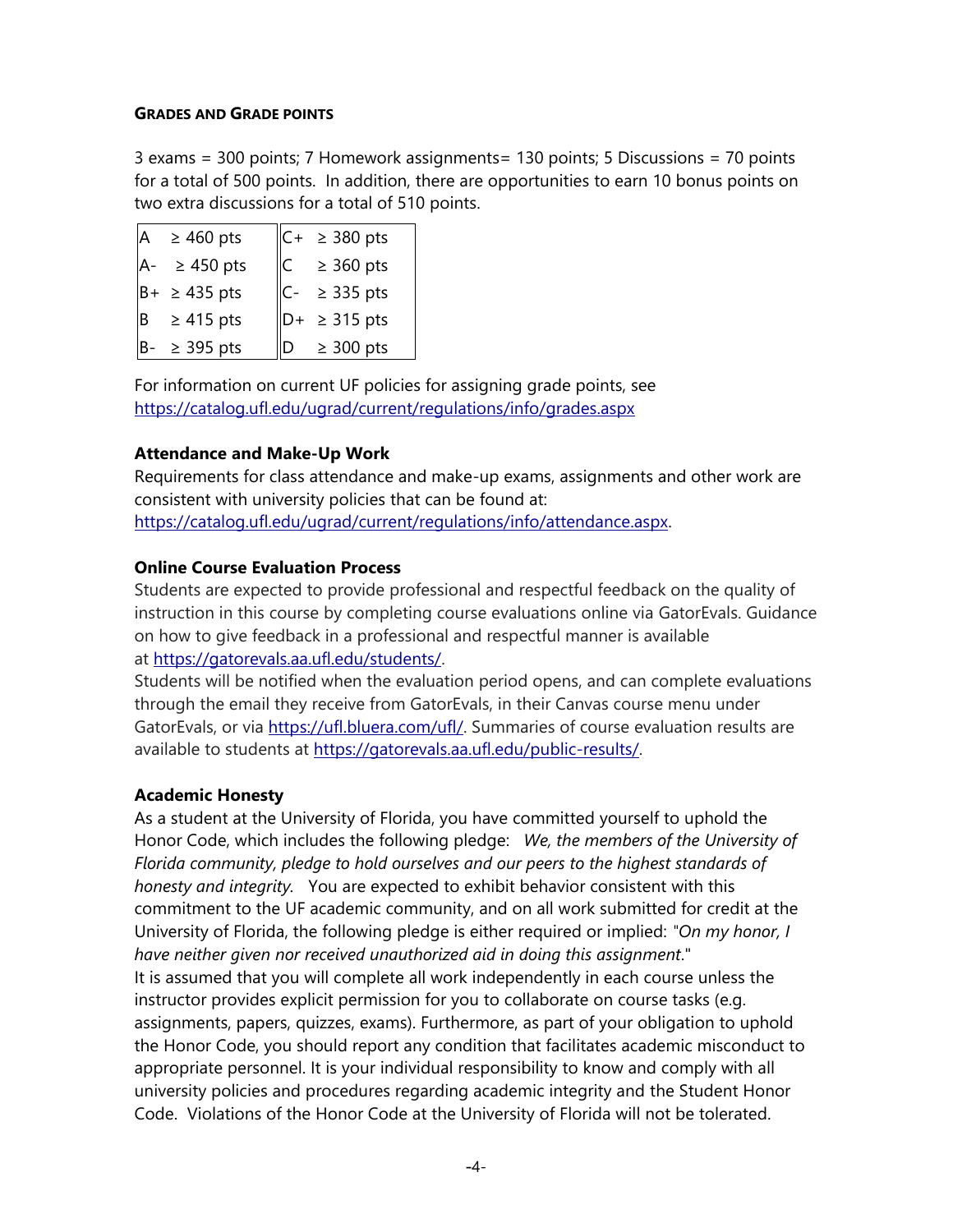Violations will be reported to the Dean of Students Office for consideration of disciplinary action. For more information regarding the Student Honor Code, please see: [http://www.dso.ufl.edu/SCCR/honorcodes/honorcode.php.](http://www.dso.ufl.edu/SCCR/honorcodes/honorcode.php)

## **Software Use:**

All faculty, staff and students of the university are required and expected to obey the laws and legal agreements governing software use. Failure to do so can lead to monetary damages and/or criminal penalties for the individual violator. Because such violations are also against university policies and rules, disciplinary action will be taken as appropriate.

# **Services for Students with Disabilities**

The Disability Resource Center coordinates the needed accommodations of students with disabilities. This includes registering disabilities, recommending academic accommodations within the classroom, accessing special adaptive computer equipment, providing interpretation services and mediating faculty-student disability related issues. Students requesting classroom accommodation must first register with the Dean of Students Office. The Dean of Students Office will provide documentation to the student who must then provide this documentation to the Instructor when requesting accommodation

0001 Reid Hall, 352-392-8565, **[www.dso.ufl.edu/drc/](http://www.dso.ufl.edu/drc/)**

# **Campus Resources**

Students experiencing crises or personal problems that interfere with their general wellbeing are encouraged to utilize the university's counseling resources. The Counseling & Wellness Center provides confidential counseling services at no cost for currently enrolled students. Resources are available on campus for students having personal problems or lacking clear career or academic goals, which interfere with their academic performance.

- *University Counseling & Wellness Center, 3190 Radio Road, 352-392-1575,* [www.counseling.ufl.edu/cwc/](http://www.counseling.ufl.edu/cwc/)
- ◆ U Matter We Care, [www.umatter.ufl.edu/](http://www.umatter.ufl.edu/) U Matter, We Care: If you or someone you know is in distress, please contact [umatter@ufl.edu, 3](mailto:umatter@ufl.edu)52-392-1575, or visit U [Matter, We Care website](https://umatter.ufl.edu/) to refer or report a concern and a team member will reach out to the student in distress.
- *Career Resource Center,* First Floor JWRU, 392-1601,<https://career.ufl.edu/>

## **Student Complaints:**

Residential Course:<https://sccr.dso.ufl.edu/policies/student-honor-code-student-conduct-code/>

Online Course: Each online distance learning program has a process for, and will make every attempt to resolve, student complaints within its academic and administrative departments at the program level. See : [http://www.distance.ufl.edu/student-complaint](http://www.distance.ufl.edu/student-complaint-process)[process](http://www.distance.ufl.edu/student-complaint-process) for more details.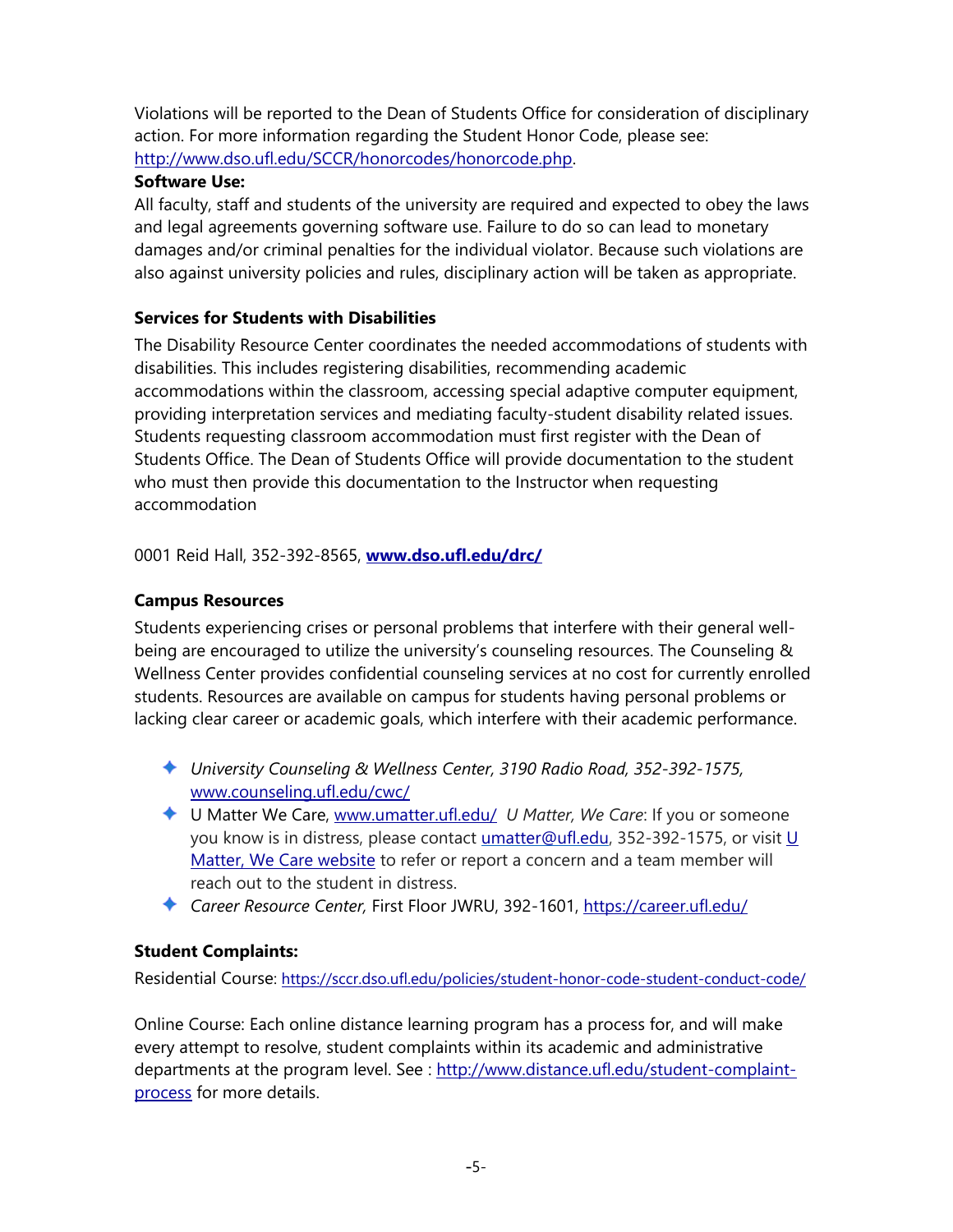# **Course Schedule**

- *Chat sessions are on Mondays from 6-7:30 pm ET*  $\ddotmark$
- *All HW are due on Fridays @ 11:59 pm ET with 48 h grace period for a 5% penalty in grade (unless otherwise*   $\ddot{\bullet}$ *indicated)*
- *Discussions' first post is due on Fridays @11:59 pm ET; replies and comments due following Tuesday (unless otherwise indicated)*
- *Exams are open Saturday @ 6 am thru Monday @ 11:59pm ET*

|  | <b>Class Schedule for Spring 2022</b> |  |  |  |
|--|---------------------------------------|--|--|--|
|--|---------------------------------------|--|--|--|

| <b>Week</b>  | <b>Introduction to Soils</b>                                                           | Chat<br>Mondays          | <b>Assessment</b>           | <b>Due Date</b> |
|--------------|----------------------------------------------------------------------------------------|--------------------------|-----------------------------|-----------------|
|              |                                                                                        | 6-7:30 pm                |                             |                 |
| Week 1       | <b>Module 1: An Introduction to Soils</b>                                              | Welcome                  | Discussion:<br>Introduction | Jan. 14         |
| 1/5          | Read in the textbook Chapter 1; Soils<br>$\bullet$<br>around us                        | chat                     |                             |                 |
|              | Review of chemical Principles Handout<br>$\bullet$                                     | <b>Jan 10</b>            | HW 1 Chem<br>Review         | Jan.21          |
| Week 2 & 3   | <b>Module 2: Soil Physical Properties</b>                                              |                          |                             |                 |
|              |                                                                                        | Chat 1                   | HW $# 2$ Bulk               | Jan. 28         |
| 1/10<br>1/18 | Read Chapter 4; Soil Physical Properties No<br>$\bullet$<br>chat Jan 17 MLK JR Holiday | <b>Jan 24</b>            | Density                     |                 |
| Week 3 & 4   | <b>Module 3: Soil Formation</b>                                                        |                          |                             |                 |
|              |                                                                                        | Chat 2                   |                             |                 |
| 1/18         | Read Chapter 2; Formation of Soils from<br>$\bullet$                                   |                          |                             |                 |
| 1/24         | <b>Parent Materials</b>                                                                | <b>Jan 31</b>            |                             |                 |
| Week 5 & 6   | <b>Module 4: Soil Classification</b>                                                   | Chat 3                   | HW $# 3$                    | Feb. 11         |
| 1/31         |                                                                                        | Feb 7                    | Soil                        | (No grace       |
| 2/7          | Read Chapter 3; Soil Classification<br>$\bullet$                                       |                          | Classification              | period)         |
|              | <b>Exam 1: Modules 1-4</b><br>Feb 12-14, 2022                                          | <b>No chat</b><br>Feb 14 |                             |                 |
|              | <b>Physical and chemical Properties</b>                                                |                          |                             |                 |
| Week 7       | <b>Module 5: Soil Water</b>                                                            | Chat 4                   | HW#4                        | Feb. 25         |
| 2/14         | Read Chapter 5; Soil Water<br>$\bullet$                                                | Feb 21                   | Soil water                  |                 |
|              | Watch video Windows Media Player on<br>$\bullet$<br>How water moves through soil       |                          |                             |                 |
| Week 8       | <b>Module 6: Soil Colloids and Ion Exchange</b>                                        |                          | HW $# 5$                    |                 |
|              |                                                                                        | Chat $5:$                |                             |                 |
| 2/21         | Read Chapter 8; Soil Colloids<br>$\bullet$                                             | Feb 28                   | Soil Colloids<br>and CEC    | March 18        |